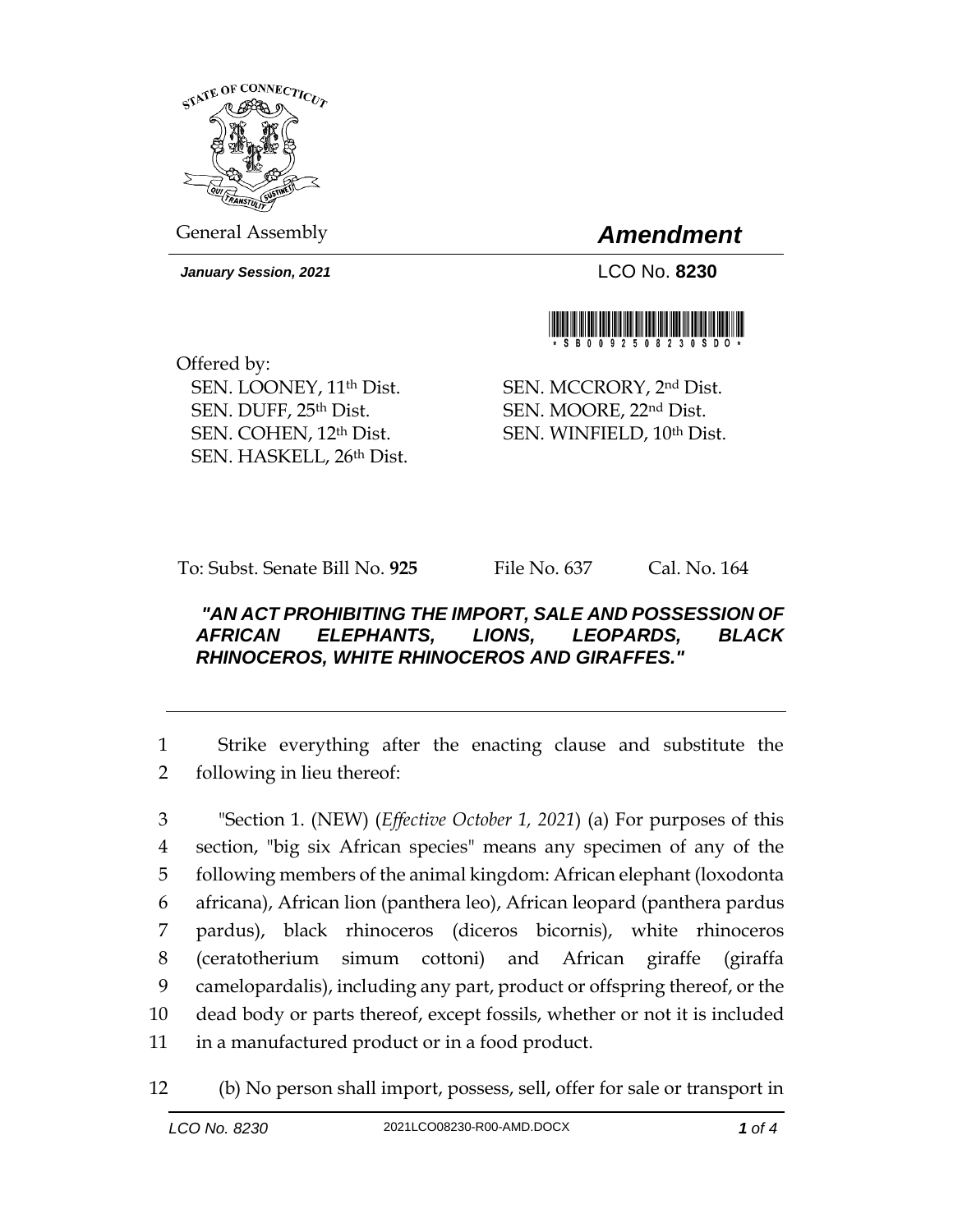this state any big six African species.

 (c) Any law enforcement officer shall have authority to enforce the provisions of this section and, whenever necessary, to execute any warrant to search for and seize any big six African species imported, possessed, sold, offered for sale or transported in violation of this section.

 (d) Unless such activity is otherwise prohibited by federal law, the provisions of subsection (b) of this section shall not apply if any of the 21 following conditions exist: (1) Such specimen of a big six African species was located or possessed within the state prior to the effective date of this section and the legal owner of such specimen obtained a certificate of possession from the Commissioner of Energy and Environmental Protection not later than one hundred eighty days after the effective date of this section; (2) such specimen of a big six African species is to be part of a temporary or permanent collection of a museum or an educational or scientific institution that has a tax exemption from the federal Internal Revenue Service as an educational or scientific institution or is to be used by a zoological institution for educational purposes, provided such specimen is not subsequently sold, offered for sale, traded, bartered or distributed to any other party that is not a tax exempt museum or educational or scientific institution; (3) such specimen was imported to the state by a tax exempt educational or scientific institution for purposes of research; or (4) such specimen of a big six African species is distributed directly to a legal beneficiary of a trust or to a legal heir provided: (A) Such specimen was located or possessed by the decedent prior to the effective date of this section, (B) such beneficiary or heir does not subsequently sell, offer for sale, trade, barter or distribute such specimen to any other person, and (C) such beneficiary or heir obtains a certificate of possession from the Commissioner of Energy and Environmental Protection not later than one hundred eighty days after receipt of such specimen.

 (e) Any specimen of a big six African species and any other property or item used in connection with a violation of the provisions of this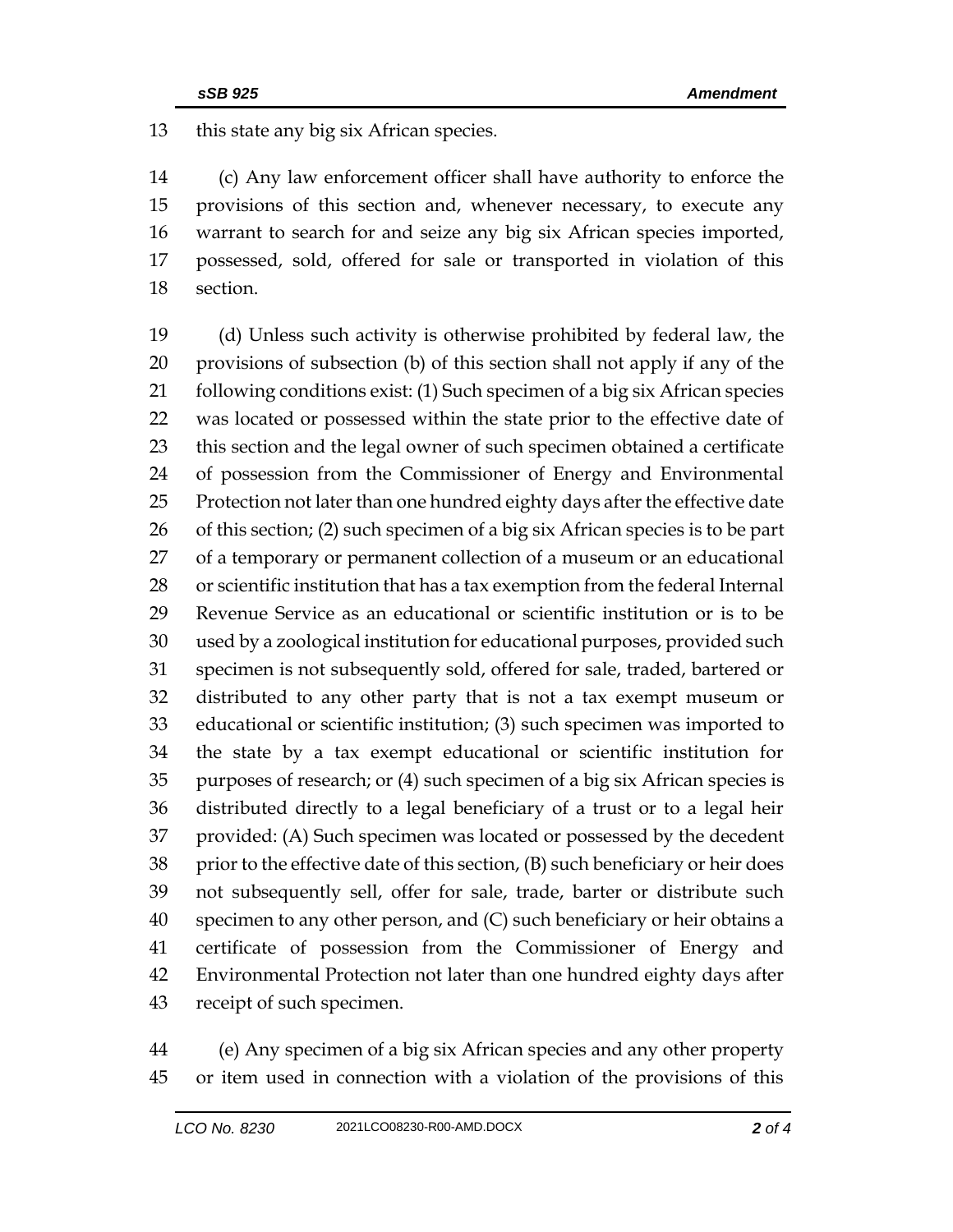section shall be seized and held pending any criminal proceeding pursuant to this section. In any criminal prosecution pursuant to this section, secondary evidence, including, but not limited to, photographs, shall be admissible against the defendant to the same extent as such specimen would be admissible.

 (f) Any person who violates the provisions of this section for a first offense shall be guilty of a class A misdemeanor. Any person who subsequently violates the provisions of this section shall be guilty of a class D felony.

 (g) Any specimen of a big six African species and any other property or item that is seized and held pursuant to this section shall be forfeited and, upon such forfeiture, destroyed if seized from any person who is found to have violated the provisions of this section or who is restrained by a judgment from importing, possessing, selling, offering for sale or transporting any specimen of a big six African species on the grounds that such activity is or would be a violation of the provisions of this section. Nothing in this subsection shall be construed to require or authorize the destruction of a living specimen of a big six African species.

 (h) Nothing in this section shall be construed to apply to the importing, possessing, selling, offering for sale or transporting of ivory in this state.

 (i) Nothing in this section shall be construed to apply to the importing, transporting or possessing of a live big six African species by any zoological institution or circus.

 (j) Nothing in this section shall be construed to apply to the transportation, purchase, exhibition or use of any animal in a motion picture, television or digital media production by a motion picture, television or digital media production company that employs or contracts with a dealer or exhibitor licensed pursuant to 7 USC 2133, as amended from time to time, or with a carrier, intermediate handler or unlicensed exhibitor registered under 7 USC 2136, as amended from